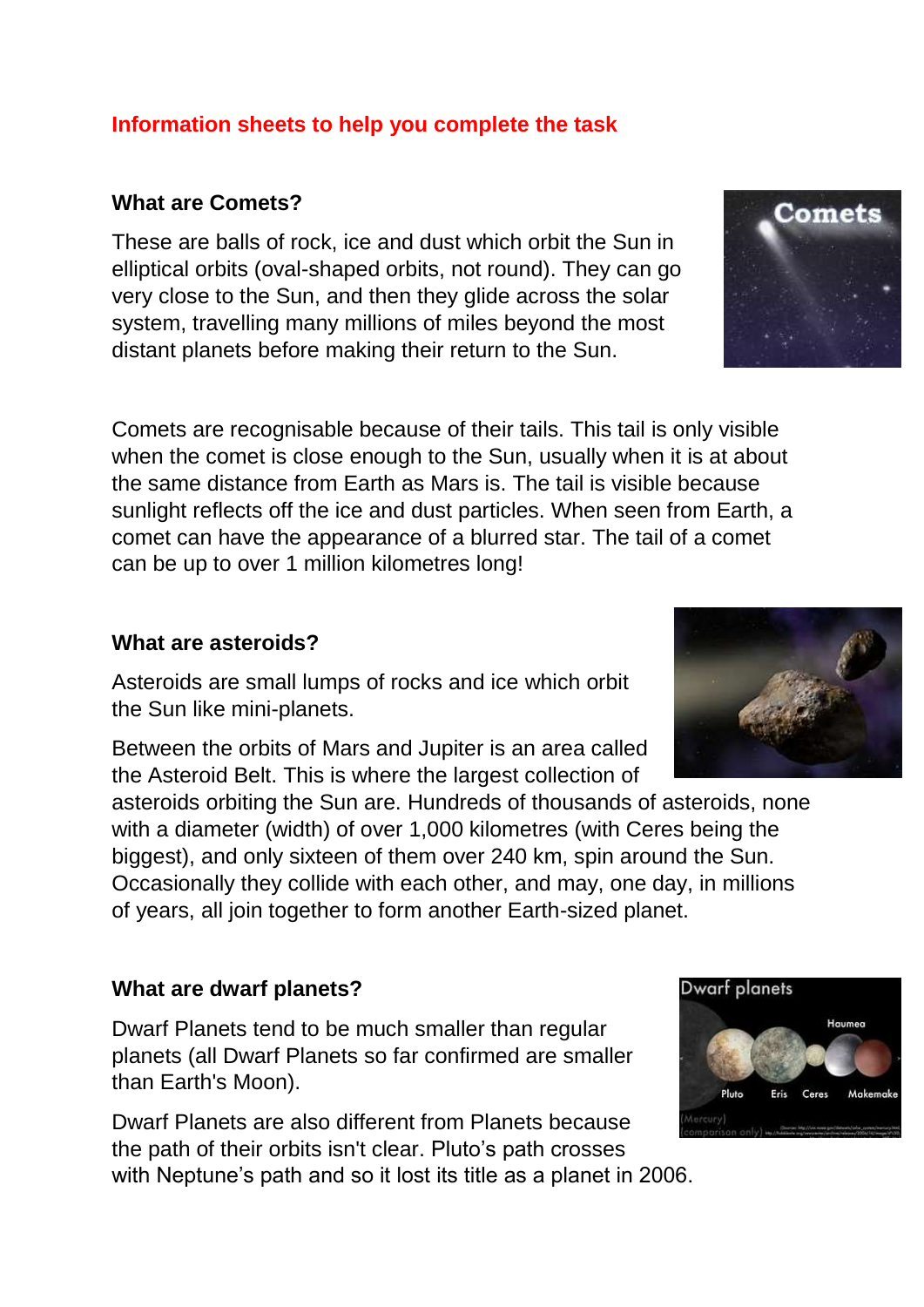| Name of<br><b>Planet</b> | Average<br>Distance from<br>Sun                     | Time to<br>Spin on<br>Axis (a<br>day) | Time to<br>Orbit Sun<br>(a year) | Average<br>Temperat<br>ure                                                     | Diameter (Use Number of<br>for Mass of the<br>planet) | <b>Moons</b>   |
|--------------------------|-----------------------------------------------------|---------------------------------------|----------------------------------|--------------------------------------------------------------------------------|-------------------------------------------------------|----------------|
| <b>Mercury</b>           | 57,900,000 km<br>(36,000,000)<br>miles)             | 59 days                               | 88 days                          | -183 <sup>0</sup> C to<br>$427$ <sup>O</sup> C<br>(-297 $0$ F to<br>$800^{0}F$ | $\ 4,878\ $ km<br>$(3,031$ miles)                     | <b>None</b>    |
| <b>Venus</b>             | 108,160,000<br>km<br>(67,000,000)<br>miles)         | $243 \text{ days}$                    | 224 days                         | 480 <sup>0</sup> C<br>(896 <sup>0</sup> F)                                     | 12,104 km<br>(7,521 miles)                            | <b>None</b>    |
| <b>Earth</b>             | 149,600,000<br>km<br>(92, 960, 000)<br>miles)       | 23 hours,<br>56 mins                  | 365.25<br>days                   | $14^{\,0}$ C<br>(57 <sup>0</sup> F)                                            | 12,756 km<br>(7,926 miles)                            | $\mathbf{1}$   |
| <b>Mars</b>              | 227,936,640<br>km<br>(141, 700, 000)<br>miles)      | 24 hours,<br>37 mins                  | 687 days                         | $-63°$<br>$(-81 F0)$                                                           | 6,794 km<br>$(4,222 \text{ miles})$                   | $\overline{2}$ |
| <b>Jupiter</b>           | 778,369,000<br>km<br>(483,500,000<br>miles)         | 9 hours,<br>55 mins                   | 11.86<br>years                   | $-130^0$ C<br>$(-2020F)$                                                       | 142,984 km<br>(88,846 miles)                          | 66             |
| <b>Saturn</b>            | 1,427,034,000<br>km<br>(888,750,000<br>miles)       | 10 hours,<br>39 mins                  | 29 years                         | $-130$ <sup>O</sup> C<br>(-202 <sup>0</sup> F)                                 | 120,536 km<br>(74,900 miles)                          | 62             |
| <b>Uranus</b>            | 2,870,658,186<br>km<br>(1, 783, 744, 300)<br>miles) | 17 hours,<br>14 mins                  | 84 years                         | $-200^0$ C<br>$(-328^0)$ F)                                                    | 51,118 km<br>(31,763 miles)                           | 27             |
| <b>Neptune</b>           | 4,496,976,000<br>km<br>(2,797,770,000<br>miles)     | $\ 16\text{ hours.}\ $<br>7 mins      | 164.8<br>years                   | $-200^{\circ}$ C<br>(-328 <sup>0</sup> F)                                      | 49,532 km<br>(30,779 miles)                           | 13             |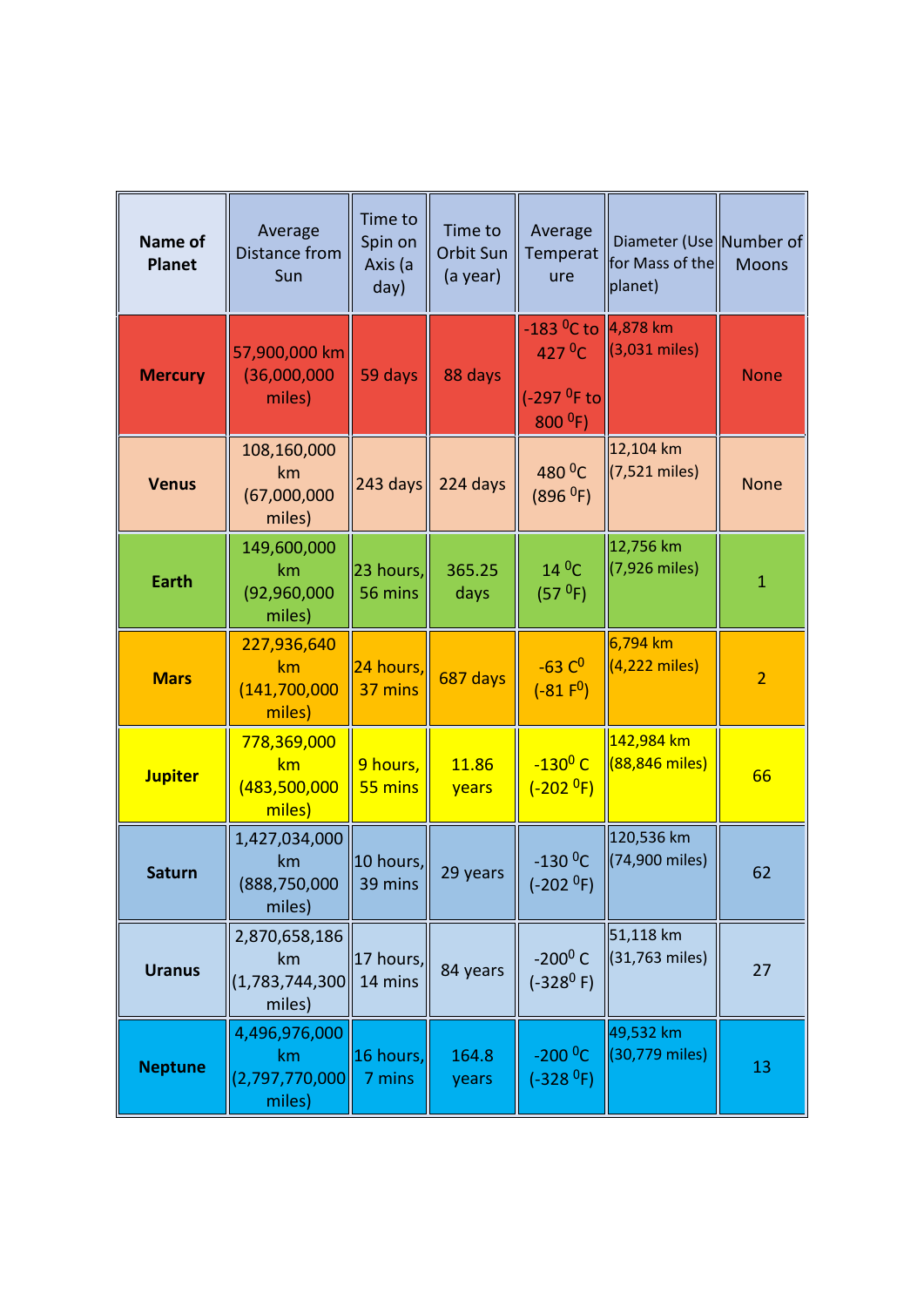#### **Data on the 8 planets to help you complete your fact cards**

# **Information on the appearance of the 8 planets to help**

### **you complete your fact cards**

#### **Mercury**

- Mercury is a rocky planet closest to the sun.
- Mercury has no atmosphere around it to protect it from the Sun or to retain any heat when it rotates on its axis.
- The surface of Mercury is covered with craters and completely dry. There is no possibility of life on Mercury.

### **Venus**

- Venus is covered by clouds of water vapour and sulphuric acid and the surface cannot be seen with an ordinary astronomy telescope.
- The atmosphere on Venus is composed of carbon dioxide. The surface is heated by radiation from the sun, but the heat cannot escape through the clouds and layer of carbon dioxide which makes it hotter than Mercury.

# **Earth**

- It is the only planet that has an atmosphere containing 21 percent oxygen.
- It is the only planet that has liquid water on its surface.
- It is the only planet in the solar system that has life.
- As a result of the Earth's geological activity (the volcanoes and earthquakes) the surface of the Earth has far fewer craters than the surface of planets as the craters have sunk down or been worn away by wind and rain over millions of years.

### **Mars**

 Mars is often called 'the red planet' because a mineral called iron oxide that is very common on the planet's surface which causes its surface to have a red tint.